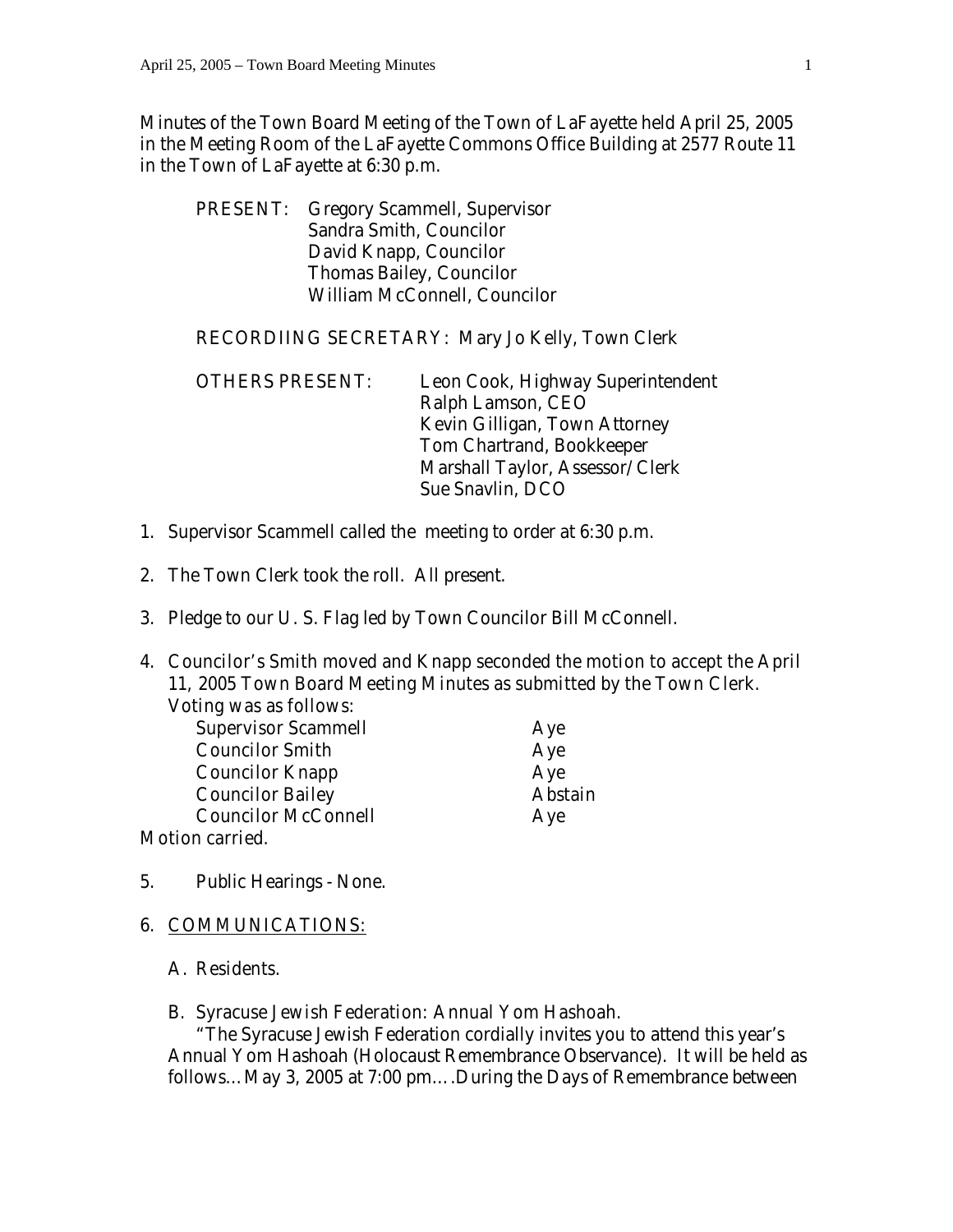May 1 thru 8, 2005 we will be honoring the  $60<sup>th</sup>$  Anniversary of the Liberation of Nazi Concentration Camps…"

# C. Onondaga County Legislature: Reconstruction/relocation of water district eastern branch pipeline section.

 "Authorizing a public hearing to consider the proposed increased cost of the reconstruction/relocation of a section of the Onondaga County Water District Eastern Branch pipeline located in the Town of DeWitt, N.Y…"

 Councilor Knapp noted we are listed. Maybe this is due to the fact that it might be a feeder to the existing Coye Rd. Water District. He noted the cost of 3.3 million for 850' of pipe. This shows how expensive it is.

## D. Onondaga County Sheriff Kevin Walsh: Captain Peter Bronstad & district patrols.

"Thank you for choosing the Onondaga County Sheriff's Office to help increase police presence in your township. We look forward to being able to better serve your constituency with your input on our directed patrols.

 To further enhance this effort, I have selected Captain Peter Bronstad to administer the scheduling of our deputies and the compilation of statistical information to sustain this project. Capt. Bronstad is the District Commander of the geographical area in which your township lies and he will be reaching out to you and your Board for your views and goals. Captain Bronstad can be reached at 435-2940 for any questions, comments or concerns you might have.

 Once again, the Sheriff's Office and the Patrol Division look forward to a rewarding summer…"

 Councilor Bailey asked if the money has been advanced to them. Tom Chartrand said they will bill us.

Councilor McConnell asked what the rate per hour is.

Tom Chartrand thinks about \$90/hour.

 Councilor Knapp thought it was around \$50/hour. He asked how much notice we have to give them. Is it 30 days?

 Councilor McConnell thinks it's about a 1 month period. His thoughts are that we have Memorial Day coming up as well as the problems with Festival Gardens and the Beach area.

Councilor Knapp would think July  $4<sup>th</sup>$  would be a time to use them too.

#### E. NYS Senator John DeFrancisco: Mr. Tom Rill/Forest Tent Caterpillars.

 "I have received your letter concerning possible New York State funding for a pest spraying program in the Town of LaFayette.

 According to NYS DEC; the forest tent caterpillars normally are active for a 3 to 4 year cycle. This is currently the  $2<sup>nd</sup>$  year of the latest cycle. There are now biological reasons to believe that spraying may not be necessary since another species of insect that feeds on the forest tent caterpillar is now in the area. The spraying, if required, would need to be done in May and the problem of coordinating the spraying of such a large amount of private property is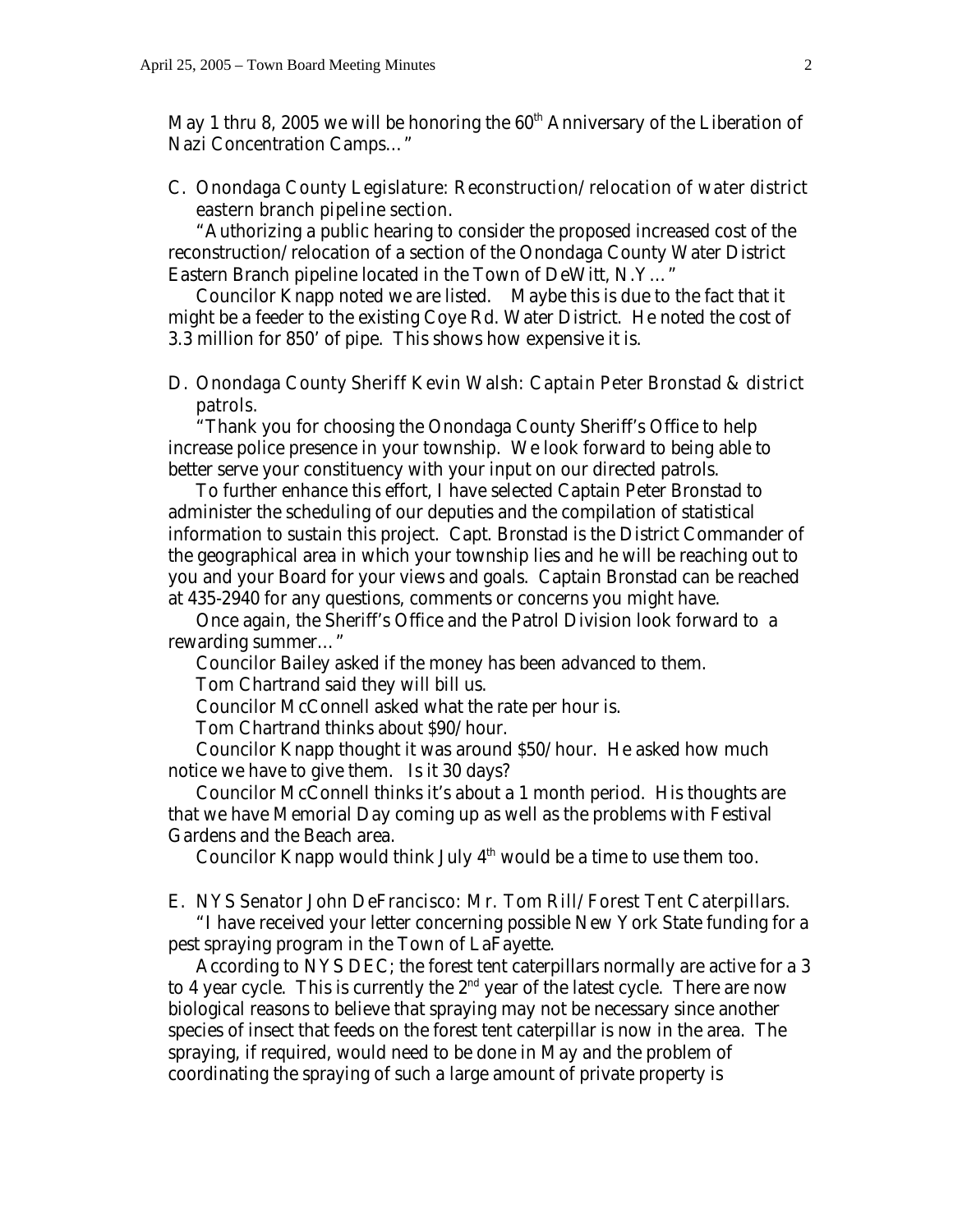considerable. Given what I have been advised by the DEC, I do not feel spraying is appropriate at this time…"

# F. NYS Association of Towns: Fifth Annual Town Finance & Management School.

 "Fifth Annual Town Finance & Management School May 11, 12 & 13, 2005…"

 Councilor Knapp asked Supervisor Scammell if he didn't attend one of these at one time.

Supervisor Scammell said yes. It was interesting. They had good speakers.

# G. NYS Office of Parks, Recreation and Historic Preservation: NYS 2005 funds for EPF & LWCF.

 "Applications are now available for New York State 2005 funds under the Environmental Protection Fund (EPF), as well as for Federal Fiscal year 2006 funds under the Land and Water Conservation Fund (LWCF). There are several methods available in obtaining applications for the aforementioned funding sources…"

 Supervisor Scammell said he would like to go to the one at the Fair Grounds. Councilor Knapp asked what kind of things this covers.

 Councilor McConnell said he went to their website. One area is to renovate or create recreational or sports centers. There are also some historical renovations.

# H. Onondaga County Flag Conservation Committee: Civil War Flags on Display.

"The ten flags will be on display for viewing on April  $23^{rd}$ . The  $122^{nd}$ Regiment NYS Volunteers will be on hand in full Civil War era uniform with rifles to guard each of the flags. Please take time to come and see this very impressive display and meet and greet the 122<sup>nd</sup> volunteers. They will answer questions regarding the battles and make comments concerning the 122nd regiments role during the Civil War…"

 Councilor Knapp said he attended one a couple of years ago and they did a nice job.

#### I. Other.

 The Board was in receipt of a copy of the letter Councilor McConnell sent to Carlyle Smith regarding the problems at Festival Gardens.

Supervisor Scammell asked if he had received a response.

 Councilor McConnell said he received a call from Mr. Zielinski who wasn't very happy with the letter. Mr. Smith wasn't happy either.

 Discussion took place regarding means to deter previously evicted tenants from returning to Festival Gardens.

 Councilor McConnell said he wasn't contacted today to set up a meeting time so he doesn't know what their feelings are or if they plan on ignoring the letter. He believes on site management and enforcement is the key.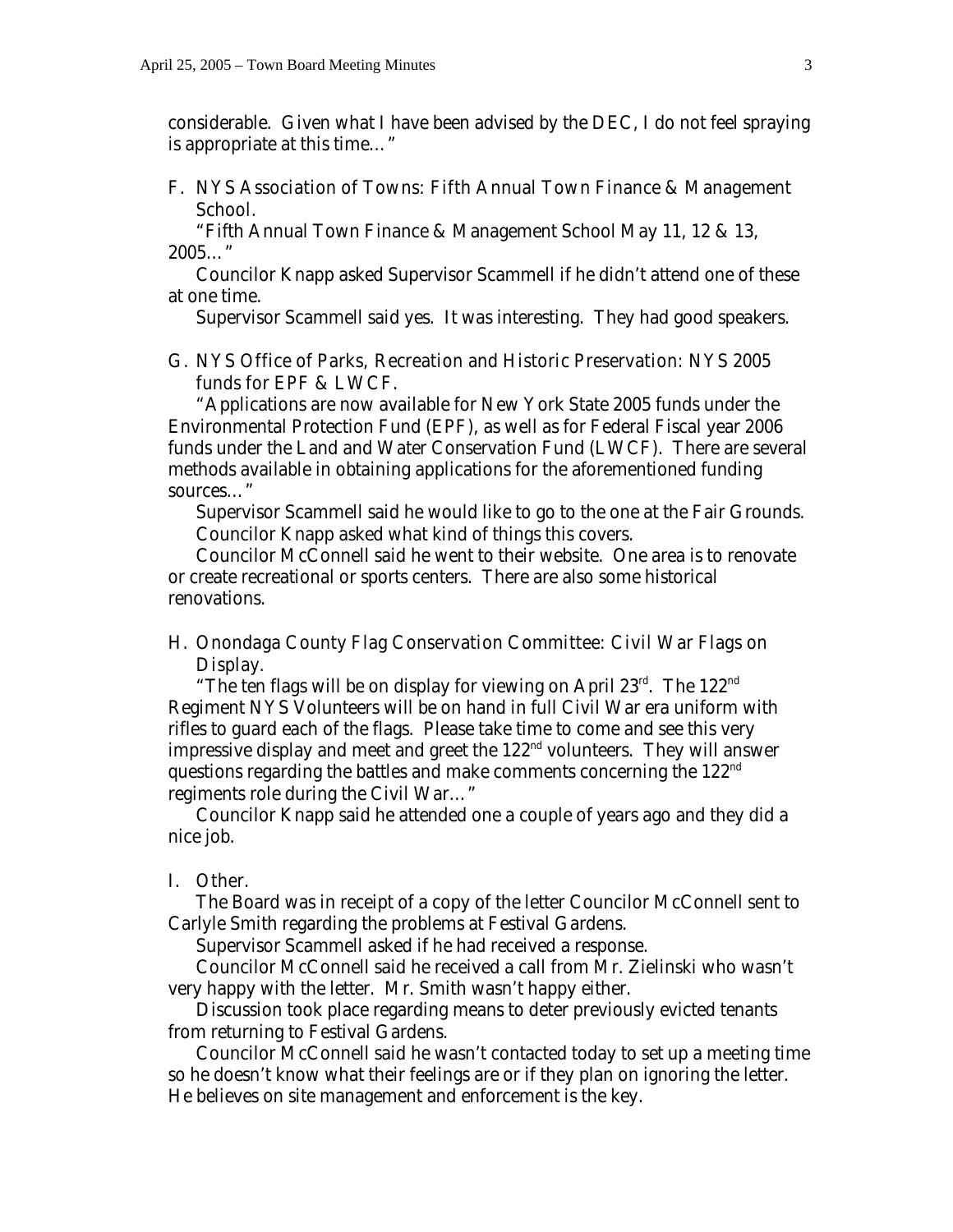Supervisor Scammell said when he reads the concerns, it shows there are problems.

7. Special Report. None.

#### 8. REPORTS.

A. Departmental (4<sup>th</sup> Monday).

1) Building & Zoning Code Enforcement: Ralph Lamson & Jack Sutton. Ralph Lamson said they had 3 Building Permits in the month of March. They were for an addition, a renewal and a new porch. It was pretty slow through March but they were busy this past Wednesday night which put us ahead of last year. He has two zoning cases in court Wednesday night. One of them is May. The other one is Rich who also has a trailer on Apulia Rd. A couple of the other ones have started cleaning up now that the weather has broken. He will be meeting with Tim Weisbrodt about his house on Route 11 south. He is trying to save the house.

 Councilor Knapp said he noticed on LaFayette Rd. beyond Stanton's, someone has put quite a driveway in.

 Ralph said he doesn't believe he's issued any building permits yet. Councilor Knapp said Mr. Shute was adjourned.

 Ralph said yes. Sam Young couldn't make it last week. He will be in court a week from Wednesday.

Councilor Knapp asked if he had checked on the property yet.

 Ralph said he usually waits until the day of court to visit the property and take pictures.

- a) Junk vehicle status prioritized (multiple vehicles & long standing (apparent) violations) spreadsheet listing (in process).
	- 1. 2774 LaFayette Road, 1/2mile North of Route 20. Abandoned red auto on east side. Notice sent.

 Supervisor Scammell thinks the abandoned red vehicle on LaFayette Rd. is gone.

- 2. 2300 2330 Route 11 South, across from LaFayette Rural Cemetery, multiple autos & properties.
- 3. Route 11N (just north of town offices) 2 autos, visible from LPL parking lot.
- 4. 6171 Route 20 Grand View Motel.
- 5. Scheduled spring cleanup.
	- 2774 LaFayette Road unregistered vehicle.
	- 2226 Route 11 junk/no building permit.
	- Route 11 & Mondore vehicles.
- b) House attachments & additions.
- c) Vehicle dismantling Route 11 South.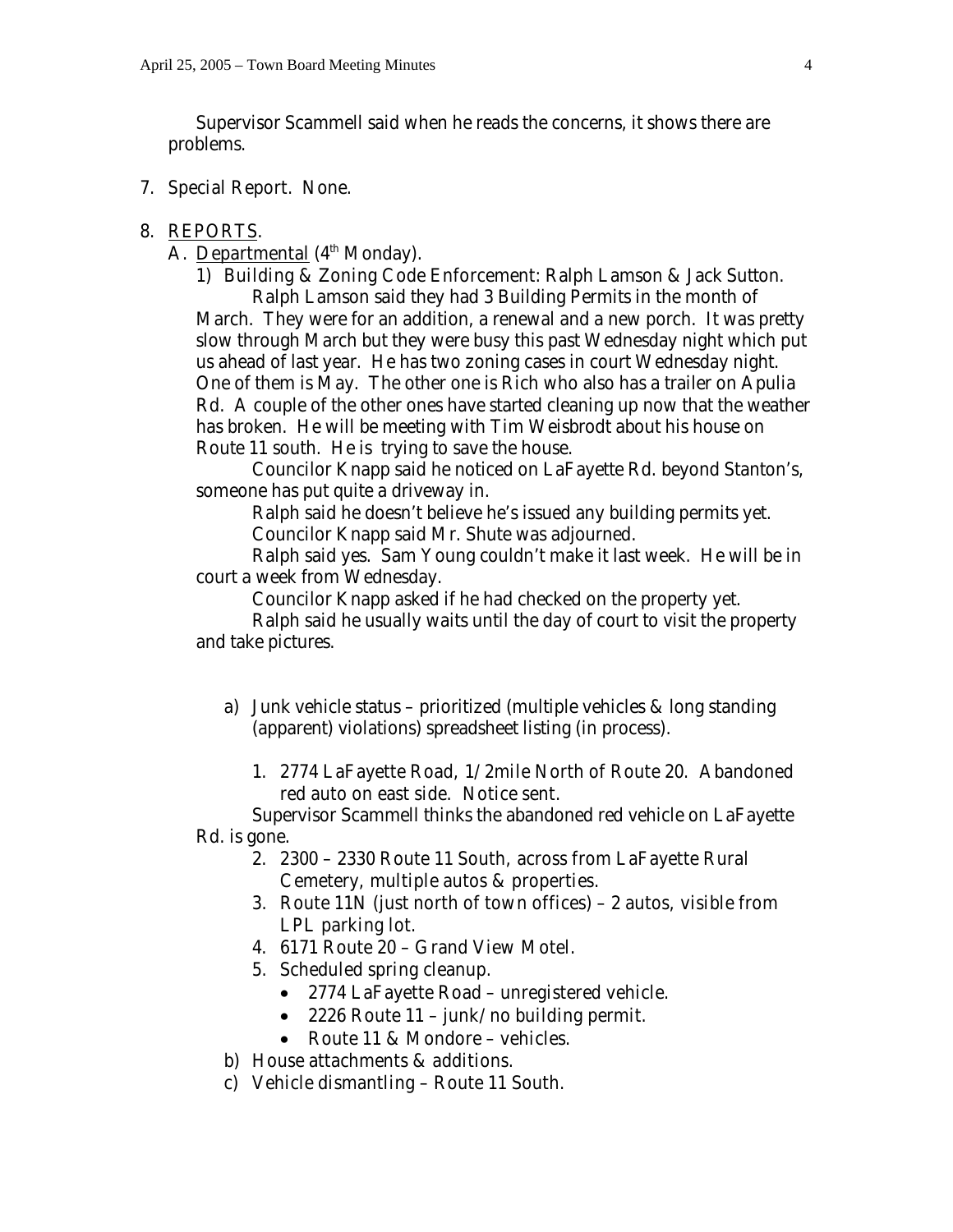yet.

 Councilor McConnell asked what he found out about the vehicle dismantling on Route 11 south.

 Ralph noticed there's a sign up for scrapping, He plans to stop in there and talk to him about it. He will clarify with him what he is allowed to do there.

2) Dog Control: Sue Snavlin & Madeline Despres.

- 2005 NYS Ag & Markets injured dogs.
- Assessment of damage to livestock by dogs.

Supervisor Scammell asked if Sue had visited with Carmen Millimaci

 Sue said when she was down there originally, he said he had a rooster, a goose and a cat killed by a dog. He then came to her house and dropped off 5 geese, a cat, etc. that he said were killed by a dog. He came to her house a couple of times. She has to swear on the affidavit that the day she was there she believed the animals were killed by a dog. Carmen fired a shot up the road at the dog. As far as she knows, it never came back there. She read a section of the Ag. & Markets Law which states the owner of the animals must have reasonable confinement of the animals. These animals were not fenced in. She doesn't believe this dog would do that kind of damage. Carmen didn't call her. The only reason she was there was because the Sheriff's Dept. called her because he was firing a gun down the road at a dog. He told Marshall Taylor he knew who the owner of the dog was. Maybe 2 days later she saw one of the kids walking the dog down the road that he thought killed his animals. It wasn't the dog she saw or the one he shot at.

Councilor Knapp asked what kind of dog it is.

 Sue said a pit-bull. She told Carmen if he knew who the owner was, he should go to the owner for reimbursement. As it turns out, it wasn't the dog he thought it was.

 Councilor Knapp asked if he is asking the town to reimburse him for the animals.

 Sue said she doesn't know where the proof is that a certain dog killed the animals. He told Marshall Taylor he knew who the owner was.

 Supervisor Scammell said the law only addresses if you don't know who the owner is.

 Sue said correct. Bud Nurse still wants to file a claim for a rabid cow. She called the Health Dept. and they said the best they can conclude is that a raccoon or skunk bit the cow. The only time you would file forms for this is if it was a dog. The bigger issue is that they took the rabid animal's body and put it on the compost pile. She called the Health Dept. about this. It's supposed to be cremated or bagged and buried at least 3' in the ground. She doesn't think Carmen is technically covered as he doesn't keep his animals contained. Mr. Nurse's situation had nothing to do with dogs.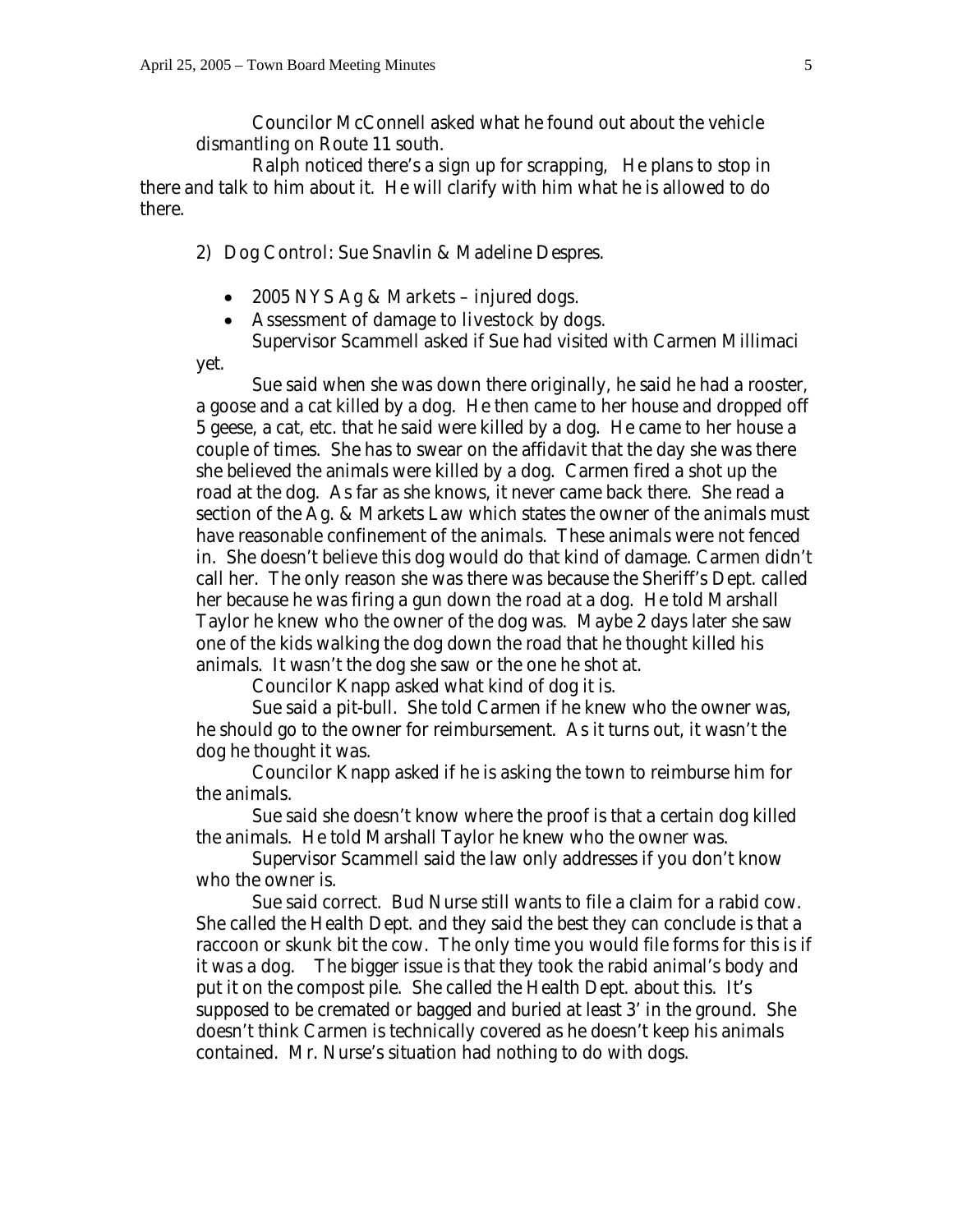Marshall Taylor said the one time he went down to Carmen's, he called Ag. & Markets and they advised you must conclude a dog did the damage.

 Councilor Bailey asked if there is some obscure law that the town is liable for damage to livestock.

Sue said it's the county.

 Marshall Taylor said you send them the form and they pay the compensation.

 Sue noted a Sheriff came and did put the bull down of Carmen's as you aren't allowed to let bulls roam free.

 Councilor Knapp said on the form it says you must be satisfied that the owner has taken reasonable precautions to prevent the damage. This could go either way. The owner of the dog who did the damage or the owner of the animal that was hurt.

Sue said it refers to the owner of the animal that was damaged.

 Marshall Taylor doesn't know how you would know if it's a dog or a coyote. He believes it's a law they should do away with.

Councilor Bailey said the proper venue would be small claims court.

 Marshall Taylor said as a rule, he has had several people approach him on this. He has told them they must prove it was a dog.

 Sue Snavlin said if you go to small claims court, unless you are there to witness the dog tearing the animal apart, you can't prove it.

 Councilor Bailey said he has a problem without some type of proof. You can't just come in and fill out a form and get some kind of restitution.

 Sue said that is why she has a problem with this. Wednesday she will be going away for 6 days so Madeline will be covering for her.

Supervisor Scammell asked if there is anyone to back her up.

Sue said she has help at the farm if Madeline needs it.

Supervisor Scammell said she will have 4 towns. It could be a lot.

Sue said it could be. It's usually one town at a time.

 Councilor Knapp asked how LaFayette is working out regarding kennels.

Sue said very good.

#### 3) Highway Superintendent: Leon Cook.

• 2005-2010 Snowplow Agreement.

 Leon Cook said regarding the snow contract, there's been a lot of tries on this contract. The Supervisor's Association sent the latest proposal in. We are still waiting for the county to agree or disagree to that contract. As far as he knows, no one has signed a contract for next year yet.

 Councilor Knapp thinks pretty much everyone supported the supervisor's proposal. He said we haven't been fully paid for last year yet.

 Leon Cook said not yet. At the last meeting we agreed to go along with Thunder Road. Since then, we have had one person buy property on this road and he called Leon up. He was unhappy with that name. Leon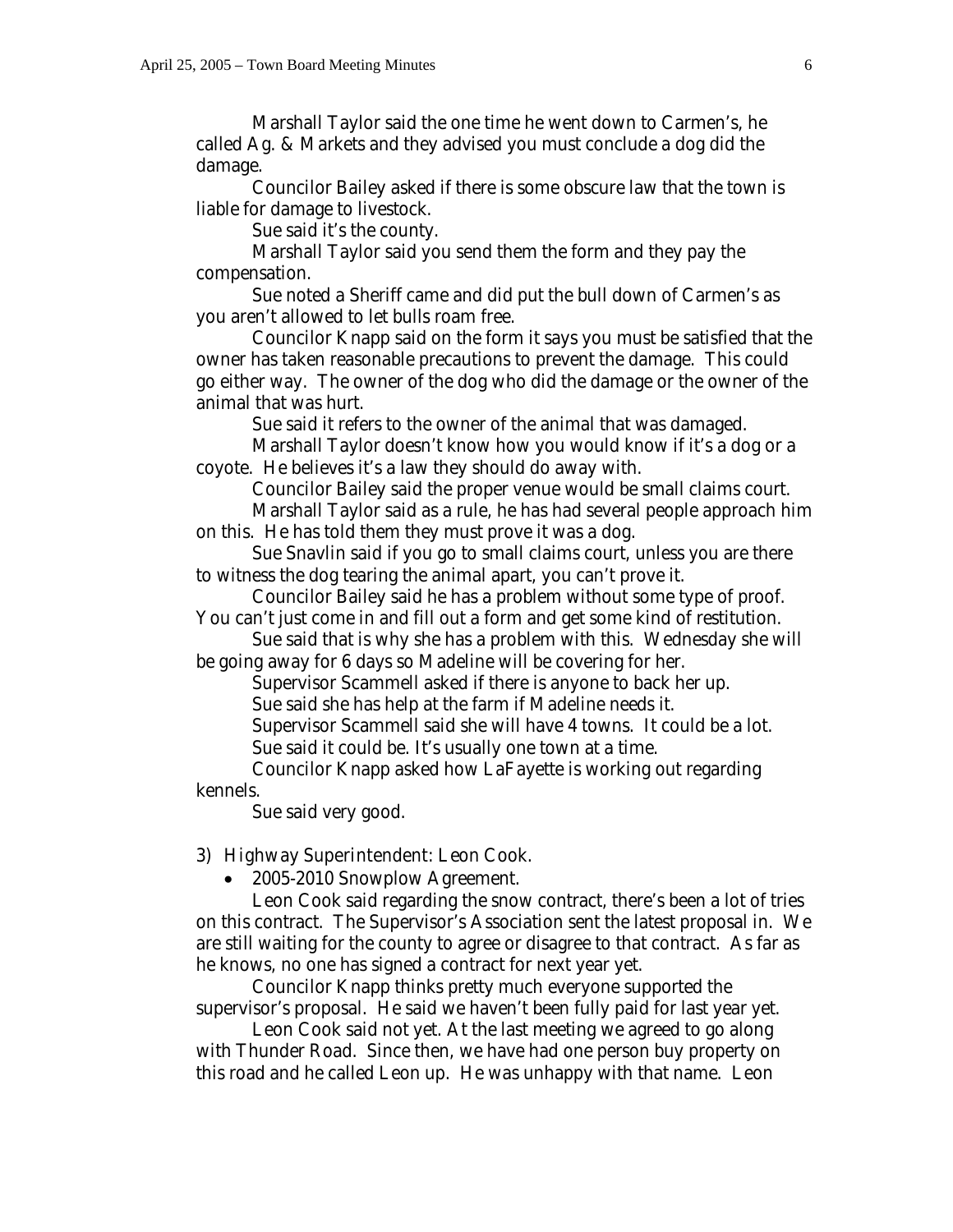advised him to get a petition and see how many names he can get on it and Leon will submit it to the Board.

 Councilor McConnell explained the name came from the two people that were building there. He expressed his feelings to the developer that it should have come through the municipality first.

 Leon Cook said they have been doing quite a bit of ditching. It seems like they are doing it over and over. They have done an awful lot of brooming. They are having an awful time getting the sand off the road. He is going to change the mixture of salt and sand next year. He will have to go to the sand controls for this. These units cost \$3,365.80 each. They would only be put on the big sanders.

Councilor Knapp asked what they do.

 Leon Cook said it goes onto the hydraulic valve control. The truck driver manually controls the amount of sand going out. It's controlled by the speed of the truck. Everyone giving him price estimates says they will pay for themselves in one year. If it's a big savings, it's worth it. It won't only save on the amount of sand and salt he has to buy but on getting it off the road this time of year. Eventually the state will make us have them on because of pollution.

 Councilor Knapp asked if this has to be approved by anyone as far as the mix ratio.

 Leon said no. Whoever installs them will preset them. The temperature will control them too. They will use a little more salt but will be cutting down on the amount they put on. The county has gone to 100% salt. They use clear road. The state is using clear salt.

 Leon said Earth Day wasn't as good as it could have been. He had some people who picked up stuff during the week and brought it in. Very few people were out Saturday. They felt it was too dangerous to be out and they felt it was too slippery. Some felt it was too foggy. They had quite a few tires. The lady on Eager Rd. who had someone drop off a bunch of tires had the county come out and pick them up. He was told there is a gentleman who has an older Chevrolet pickup who is going around to houses where he sees tires and offering to take them for \$3 each and then he is finding a back road and dropping them all off. If anyone sees this truck he would appreciate a call.

 Supervisor Scammell said almost across from Bush Rd. there is a ton of stuff including tires.

Councilor Knapp said that would be a county problem too.

 Leon Cook said he and Supervisor Scammell received a call regarding private property drainage problems. He referred them to Soil and Water as they handle these things.

Councilor Knapp asked if they will do a new ditch.

 Leon Cook said they have worked on private property before. They did work along Onondaga Creek last year. We will have to wait and see what happens. If we start on one private ditch, there will be a lot of them.

 They had their safety class on OSHA training. One thing brought up that we have to comply with is work zone signs. He has signs he puts up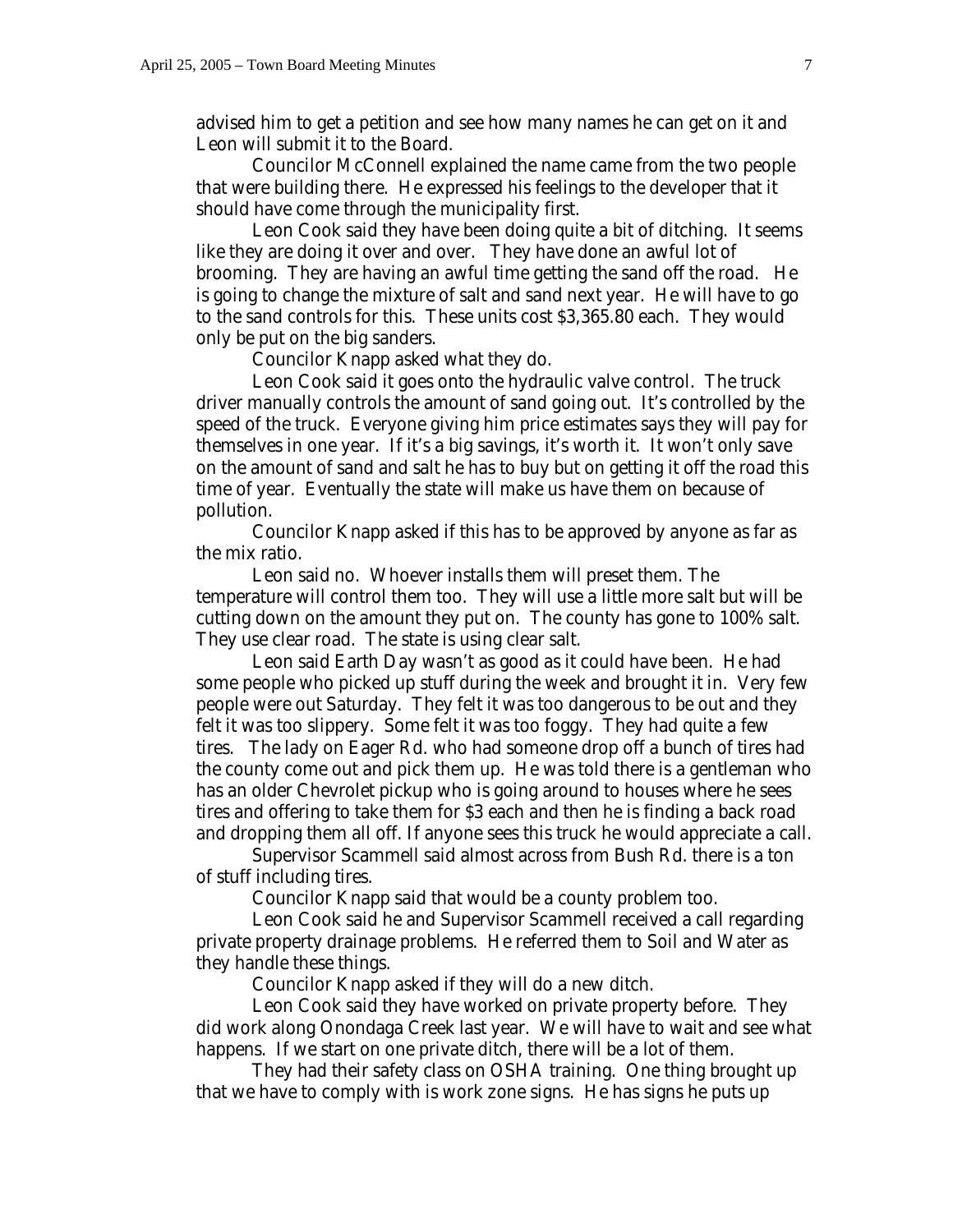when they are working. You are supposed to have 3 of them. One says "Work Ahead", another one says "Work Zone", and the third one will say "Flagmen". He doesn't have a sign for Flagmen so he will get one. The other thing we have to comply with is that he has to get all new vests for the guys. They have to wear green vests with fluorescent stripes. They have to have so many inches of florescent tape on them. He is getting prices for them now.

Supervisor Scammell asked who regulates this.

 Leon said the state. He said they are really going to be getting involved in the traffic thing when picking up the brush on Routes 11 and 20. There's a lot being put out already. He would like to go around one time on every road. Last year they kept going around and around.

 Supervisor Scammell agrees that the brush must be out by a certain date to be picked up. He asked if Leon knew when they would be repaving Route 11 by Scammell Road.

 Leon said the engineer in charge of it is gone. Even the state guys can't find out. He will work on getting this information.

 Supervisor Scammell said there is almost no warning and it's very dangerous for people traveling the speed limit.

 Leon said he gets a call almost every other day on this. He will try to get the information on it. If he can find out, he will give Supervisor Scammell a call.

 Councilor Knapp asked if he got down to Jamesville Apulia Rd. when they were having the brush fires. Was there much damage?

 Leon said it was more stress on the firemen. This is the first time he has heard 911 call out the Auxiliary. The firemen needed water. He thinks they will have to have water on one or two of the trucks.

Councilor Bailey said they have it on the new rescue.

 Leon said they ran out. The fire started because the railroad went up through grinding the rails. They usually do this before the snow gets off.

Supervisor Scammell asked why they have to grind them.

Leon said to take the bumps out. Every joint can create a bump.

 Councilor Bailey asked if there is any type of fire retardant that could be spread down in the proximity of the sites we seem to have these fires. The material would have to be environmentally friendly.

Leon doesn't know how long it would last.

 Ralph Lamson said the best thing you could do is get them to cut the brush back away from the tracks.

 Leon said there are times they could do it and not do it. He thinks the Fire Dept. Chief has put his foot down already on this.

 Councilor Bailey believes the town could do something as it's a public safety issue. This is a situation that could have been prevented.

 Leon said the LaFayette Fire Dept. would really appreciate it if the town took some kind of action with the railroad.

Supervisor Scammell asked who regulates the railroad.

Kevin Gilligan believes it's the federal government.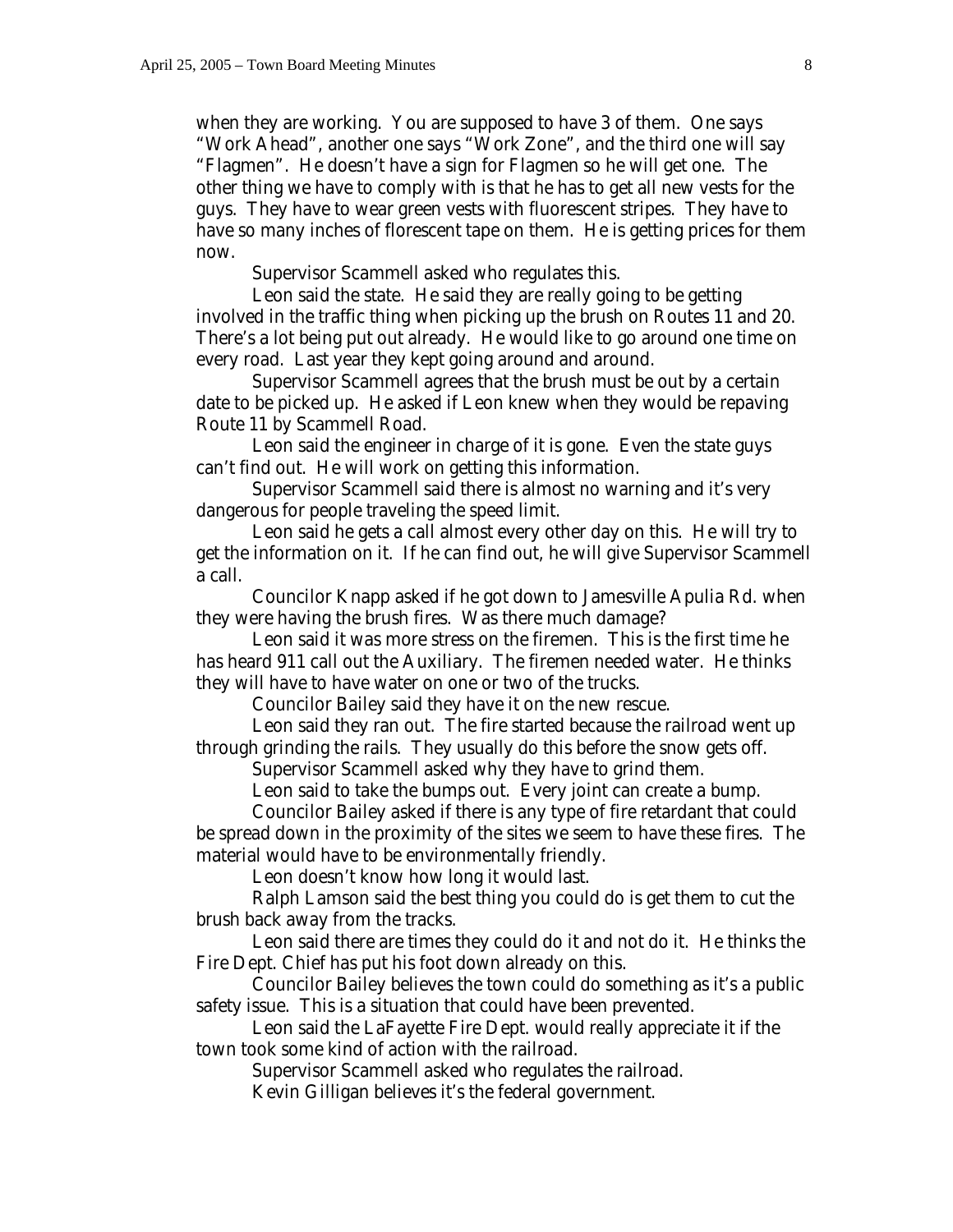Councilor Bailey said since we have a reoccurrence now for two years, there has to be some kind of liability on their end.

 Kevin Gilligan said you would think there should be some kind of regulatory arm but they are pretty much so on their own. He will check into this.

 Ralph Lamson said a guy from Utica talked to him a couple of years ago who checks the tracks every couple of weeks. Maybe he would know something about it.

 Councilor Bailey said Mr. Rich is the contact man at Susquehanna Railroad.

The Board asked Kevin to check into this.

#### 4) Justice: Malcolm Knapp & Maureen Perrin.

Supervisor Scammell noted they turned over \$35,925.68 and heard 447 cases.

• New copier – installation.

 Supervisor Scammell said the new copier is in but it seems to cause power surges in the Justice Office. Fred Taylor will be coming in to check on this. Xerox doesn't seem to think it's anything to do with their copier. It may require a separate drop.

#### 5) Library Director: Scott Kushner.

• Library Board Minutes  $2/14/05 \& 3/21/05$ .

#### 6) Recreation Director: Regina Reinschmidt.

• A written report was submitted.

#### 7) Town Clerk: Mary Jo Kelly.

A written report for March was submitted.

#### 8) Town Supervisor: Greg Scammell.

A written report for March was submitted.

- a) Intermunicipal Cooperation & Consolidation 2005 Onondaga Citizens League study.
- b) HAVA.
- c) Apulia Road property flooding & ice buildup: Awaiting SEMO grant application.
- d) Forest Tent Caterpillar aid request to Onondaga County & NYS: Awaiting response from Onondaga County or NYS representatives. Supervisor Scammell said a verbal response was received from the

county that they will not fund this. There is no money help. He believes the egg masses and size are lower than last year. There were about 40 people who attended the recent meeting held by Ranier Brocke. The residents are contacting the person who will do the spraying directly. One of the things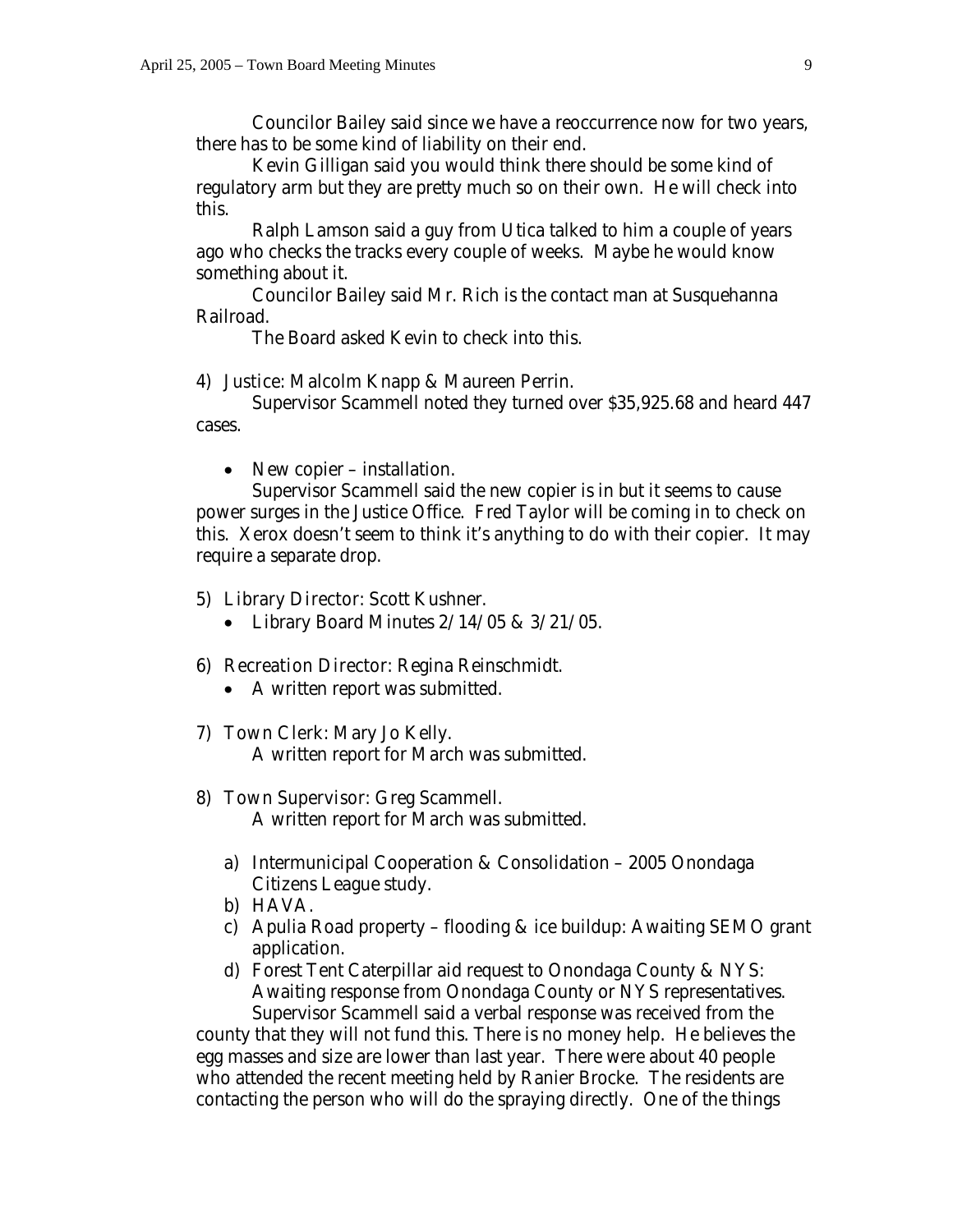that is a little bit murky about this is that he hears we are in year 2 which is the worst year and then year 3 which is the worst year. The forester explained that different residences may be in different years. The infestation may not be all at the same line or stage depending on the property location. He thinks most of the people will be contacting the person spraying or will ride it out This is supposed to happen about every 10 years. We were asked to set up a biological contingency fund that he isn't sure we can do legally. The other request was to hire a forester to do an egg count in the fall. He asked Ranier Brocke to get an estimate for this.

 Councilor Bailey asked if consideration should be made for adjoining towns that enter into this with us.

 Supervisor Scammell said he received no response from the adjoining towns when he sent them this information. About 3-4 % of the land mass of LaFayette is involved in this. We don't have the \$20,000 or \$40,000 if a dual application is needed. He will follow-up with Ranier on this.

- B. **Committee**  $(2^{nd}$  Monday).
	- 1) Communications & Technology (MF/PK/MJ/MT/GS).
		- a) Town Website & email (new email(s) code enforcement) Digital Towpath evaluation.
		- b) New server applications (MS Office, pictometry, town website).

#### 2) Emergency Response (TB/BM).

- a) AEDs (Defibrillators) (TB).
- b) LFD exhaust vents grants available?
- c) OCSD services/local law enforcement contract.
- d) Onondaga County Department of Communications OCICS MOU, Charlie Gabriel.

#### 3) Employee Policies & Benefits (MJ/SS/MD).

• **ID** cards?

#### 4) Environmental & Conservation Advisory Board.

- a) 04.14.05 meeting summary.
- b) Contract forester.
	- 2006 assessment.
	- 2006 strategy & alternatives (large landowners to small shrubs).
- c) 2006 budget items contingency fund for biological issues.
- d) Assessment of community impact.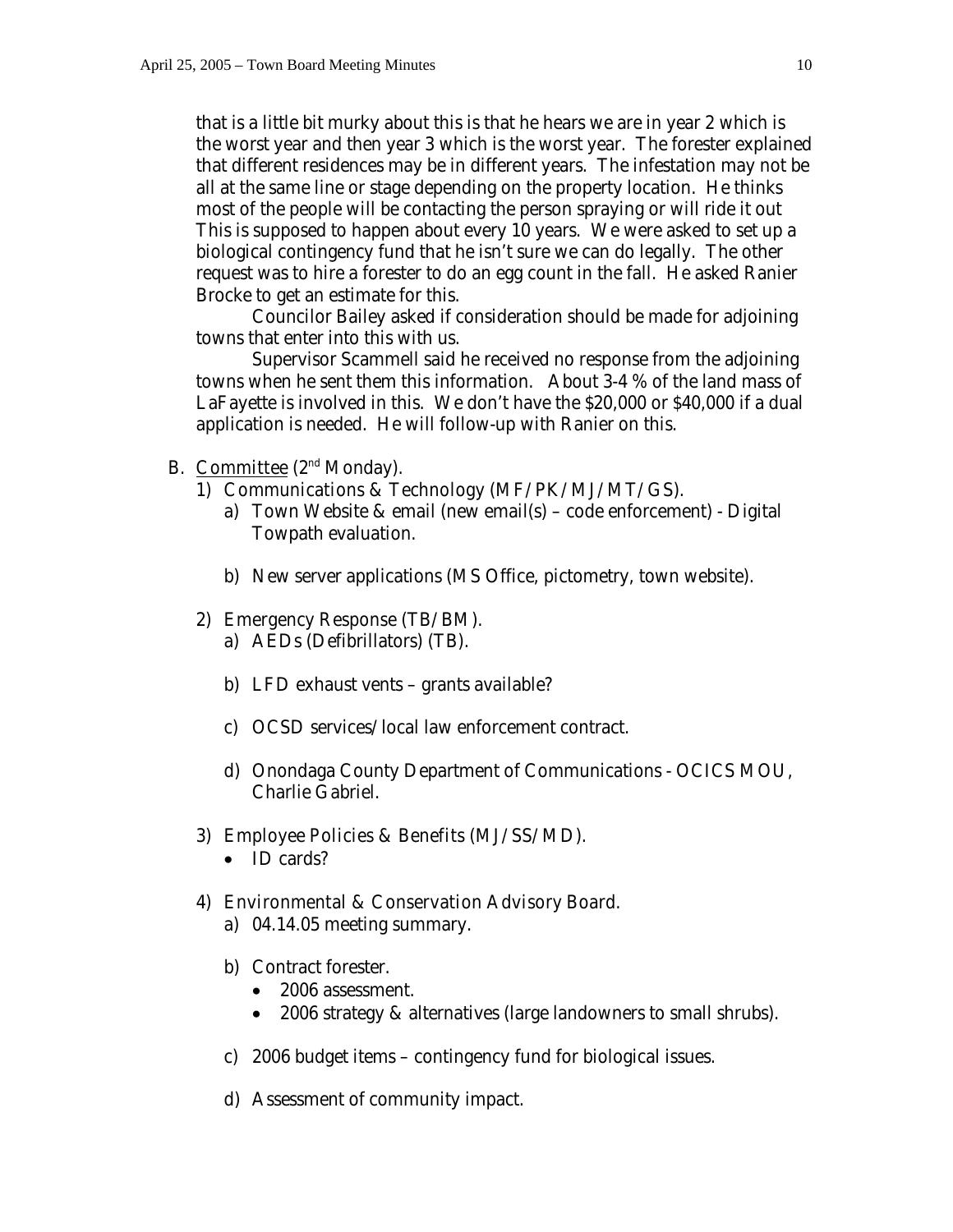- 1,098 acres (DEC map) of  $\sim$  28,800 acres ( $\sim$  45 square miles). 3 4% of total land area.
- Mailer sent to ???? parcels, 32 interested citizens, 23 parcels who attended meeting.
- 5) Highway (PP/LC/DK/SP/CP).
- 6) Physical Plant (HS/DK/BM).
	- a) LaFayette Community Center: Evaluate, propose & estimate solution to ice buildup over kitchen area. Deferred until later this year.
	- b) Town offices temperature controls (Upstate Temperature Controls proposal).
	- c) Ice buildup on SW inside corner heat tape installation.
	- d) General office cleanup for Earth Day, 2005.
	- e) Smoke alarm installation.
	- f) Heating/Cooling system alternatives.
	- g) Winter service charge for Community Center to offset heating costs.

 Supervisor Scammell asked the Board to think about charging \$25 for usage of the Community Center during the winter months to help offset the heating cost.

 Mary Jo said many people using the town facilities have commented they would not mind paying a minimal usage fee all year round to help offset the maintenance costs.

Supervisor Scammell said one of the heatpumps froze up again today.

 Mary Jo said Upstate Temp. came. It is the heatpump that services the northern end of the library. They found a broken relay which will cost approximately \$100 to fix.

Councilor's Knapp moved and McConnell seconded the motion to authorize Upstate Temperature Control to fix the heatpump for approximately \$100. Motion passed unanimously.

Mary Jo will call them tomorrow.

# 7) Recreation & Youth (DK/SS/RR).

- a) Marion Bailey Park.
	- 1. Charcoal grills. Select, order & install (BM).
	- 2. Pavilion (YCIP, local estimates).
- b) LaFayette Beach.
	- 1. Survey/transfer LaFayette Beach from LCC to town.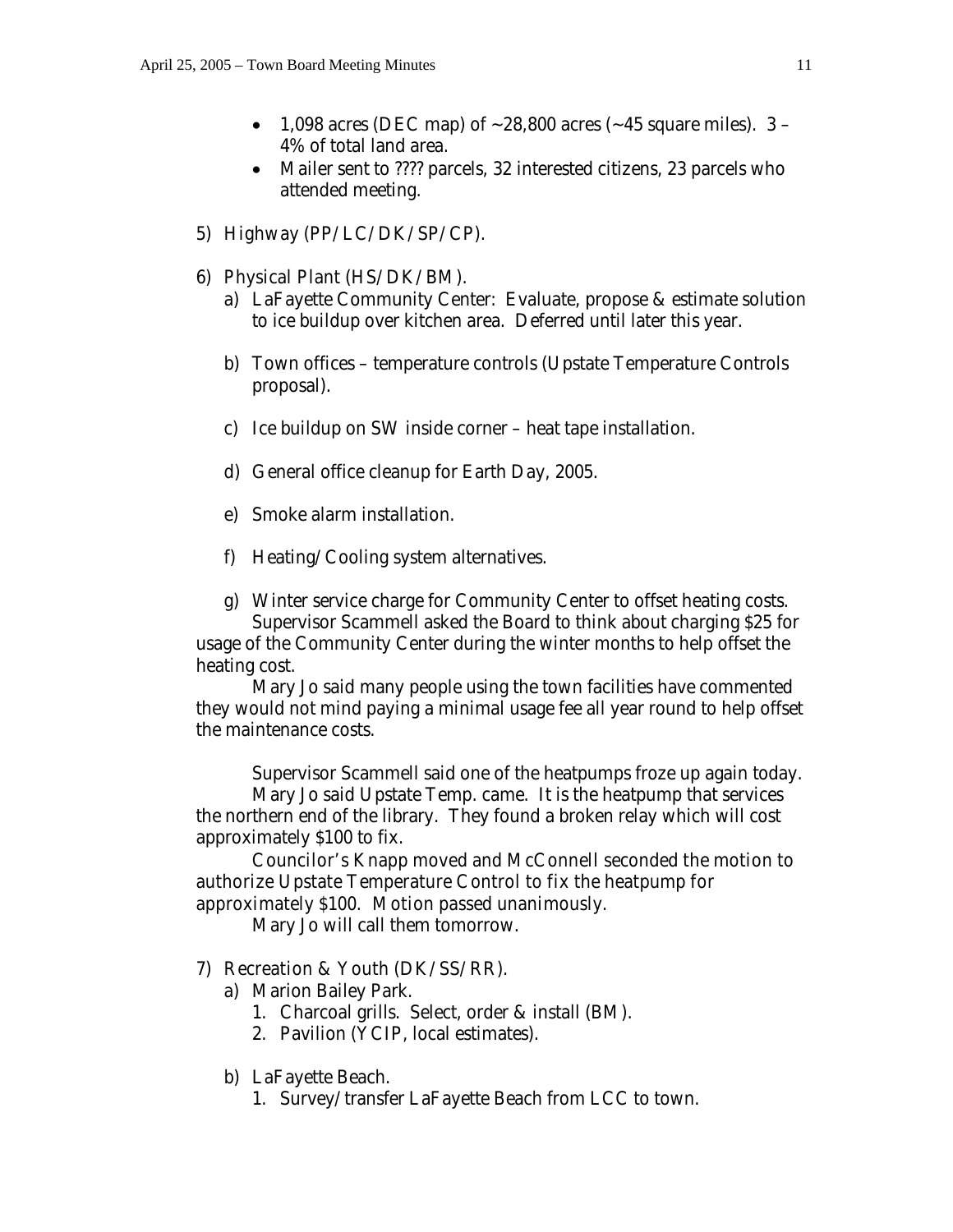- 2. Options for limiting vandalism (lighting, etc.).
- 3. Options for noise control from lacrosse box reinforced panels.

#### c) Fred Stafford Park.

1. Lacrosse facility – estimates (\$5K – materials only), (re)location possibilities.

2. Grills.

 It was noted 2 are needed for Bailey Park, 2 near Jack's Shack and 2 near the main pavilion at Stafford Park.

 Councilor McConnell said 3 are to replace ones that the Optimist Club had to pull out of the ground as they were so rusted.

# Councilor's McConnell moved and Knapp seconded the motion to purchase grills for the parks not to exceed \$900. Motion passed unanimously.

Councilor McConnell will order these.

 The Optimist Club has scheduled their cleanup for Stafford Park this weekend. The Fishing Derby will be May  $14<sup>th</sup>$ .

 Councilor Smith said YCIP will be getting back to her this week with estimates for the pavilion.

Councilor Knapp said the measurements of Jack's Shack are 16' x 24'.

 Councilor Knapp said the bathrooms have been opened and the water has been turned on. Mr. Puttkamer has been going around.

#### 8) Safety (TR/SS/LC/RR).

 Leon said he submitted a bill for Empire Safety Training for \$800. Our cost will be \$256.00. We pay the bill for everyone and they reimburse us for their share. The vouchers went out today for the other towns to reimburse us. He said 2 years ago when we were inspected, we got written up for not having an Emergency Response Procedure. He would like a copy of this for his men if we have one.

Mary Jo said we have one and she will get him copies for the guys.

#### 9) School District liaisons (BM/PP).

 Councilor McConnell said there are 3 tennis matches coming up for the school if anyone would like to go see them. Spectators will be parking behind True Value so there will be no problems with parking. The lot by the courts will be kept open.

 Councilor Knapp said it's been working well with the third removable net.

### 10) Senior Transportation & Housing (GS/BO).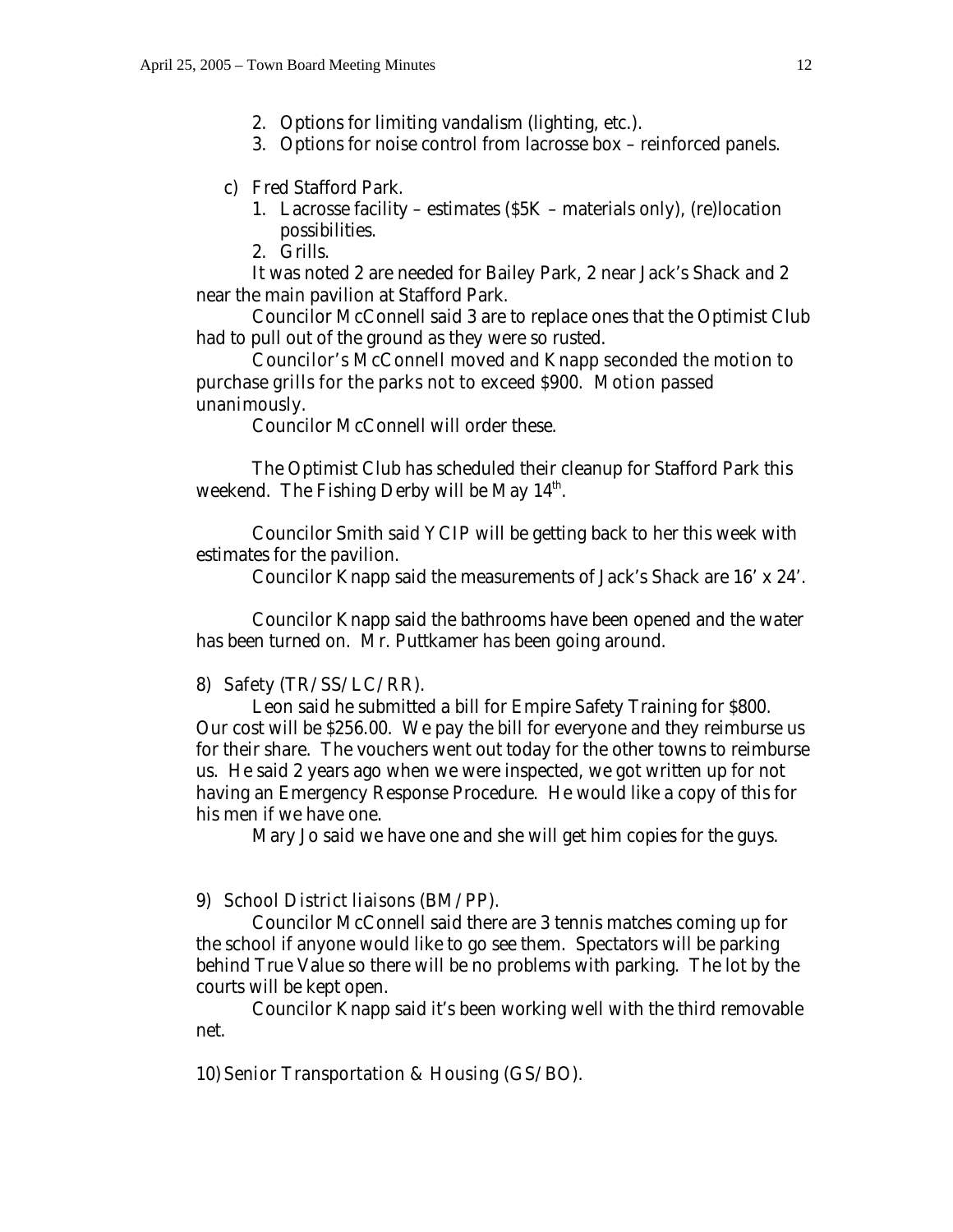- Grant from Assemblyman Jeff Brown. Application submitted, awaiting payment.
- Transportation options (PP/GS).
- Onondaga County Department of Youth & Aging mobile office.

 Supervisor Scammell asked if the senior citizens concerns regarding transportation were outside of FISH.

 Councilor McConnell said they would like more flexible times and locations. There is some grass routes funding available for transportation for seniors and others possibly. A woman he spoke to will be contacting us with information.

#### 11) Service Awards (DK/BM/JS/GH).

- a) LFD feedback.
- b) CCF/Godsoe: Amendment to Fire Service Award Program, 4.18.05.
- c) Amendment to Fire Service Award Program November, 2005 ballot?
	- Voter eligibility.
	- Election Day vs. separate day.
	- "lockout period".
	- Budget/timing considerations.
	- Public hearing.

 Councilman McConnell asked what the real view of the LFD is on this. About 3 months ago they were deciding whether or not they still wanted this.

 Councilor Knapp said the latest he has heard is the folks that are getting it want it and those that aren't don't care.

 Supervisor Scammell asked if we should send them a letter to see. Councilor McConnell thinks their Board should decide what they

would like to do and let us know.

 Kevin Gilligan said there should be a resolution from the LFD or a written letter requesting this.

 Councilor McConnell said if we should decide to do a point increase, the Board might want to hold a public hearing for this.

Councilor Knapp asked how our budget for this is.

 Tom Chartrand said we are right on budget for this year. We budgeted \$30,000 which includes the contractual services.

 Councilor Knapp believes we haven't ever hit the cap on this due to the number of members participating.

Marshall Taylor asked how this affects the tax rate.

 Tom Chartrand said it would only be pennies. The fire district pays for this within the fire district. He would think it would be an increase of 5 cents at the most.

The time line for a referendum was discussed.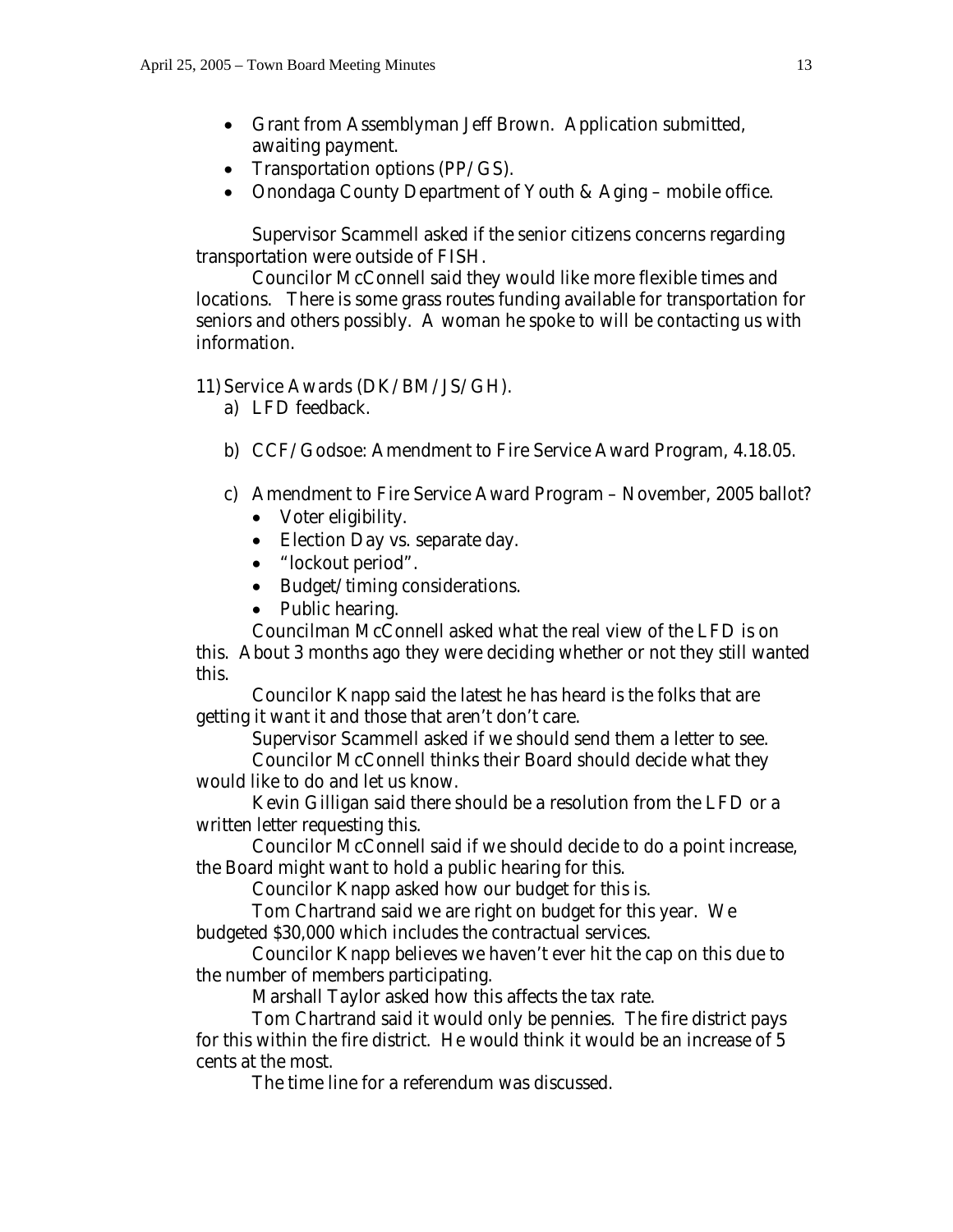Councilor's Knapp moved and Bailey seconded the motion authorizing the town attorney to send a letter to the LaFayette Fire Department asking for them to request this if it's something they desire and to respond by May  $6<sup>th</sup>$ . Motion passed unanimously.

 Supervisor Scammell said when the response comes in, he will get it out to the Board.

 Councilor Knapp will give Jack Sutton a quick call to let him know it's on the way.

#### 12) SOTS & OCRRA Liaison (DK/BM).

 Leon Cook said there is a problem with the driver. He comes to a house and stops leaving skid marks. He got in touch with Mr. Feher a couple of weeks ago. He didn't want drivers doing it either and he advised he would be sending a route supervisor out to follow the driver. This past week, the driver still left them. He is going to try to talk to the driver this week. Our Safety Officer said he will take action if Leon calls him.

 Councilor Knapp said we will warn them and if they don't comply, we will have to do something.

 Leon said every house has a skid mark. The guy is jumping out of the truck before it stops.

Kevin Gilligan said he has actually seen this.

Councilor Knapp will call them about this.

 Leon said he hates to get to the point where a state trooper has to give them a ticket.

#### 13)Water (GS/SS).

- a) U.S. Army Corps of Engineers/Jamesville Reservoir Preliminary Restoration Plan complete, seeking nonfederal (NYSDEC) cosponsor for 33% share of \$7.2M.
- b) Village of East Syracuse Water District
	- Meeting with Village of East Syracuse and affected customers/residents.

 Supervisor Scammell said there were about 100 residents who came to the meeting regarding East Syracuse Water. He thinks they might be leaning towards forming a water district.

Councilor Knapp asked how the town folks were overall.

 Supervisor Scammell felt it was pretty positive. John Dunkle gave an outstanding presentation. They have a committee formed and will figure out where the district boundaries will be. He thinks it will include all of those who are currently in it all the way to Walburger Rd. including a little of Limekiln and Smokey Hollow. This committee will pass the petition, etc. The numbers currently are above the state guidelines. Some of these costs they have no control over.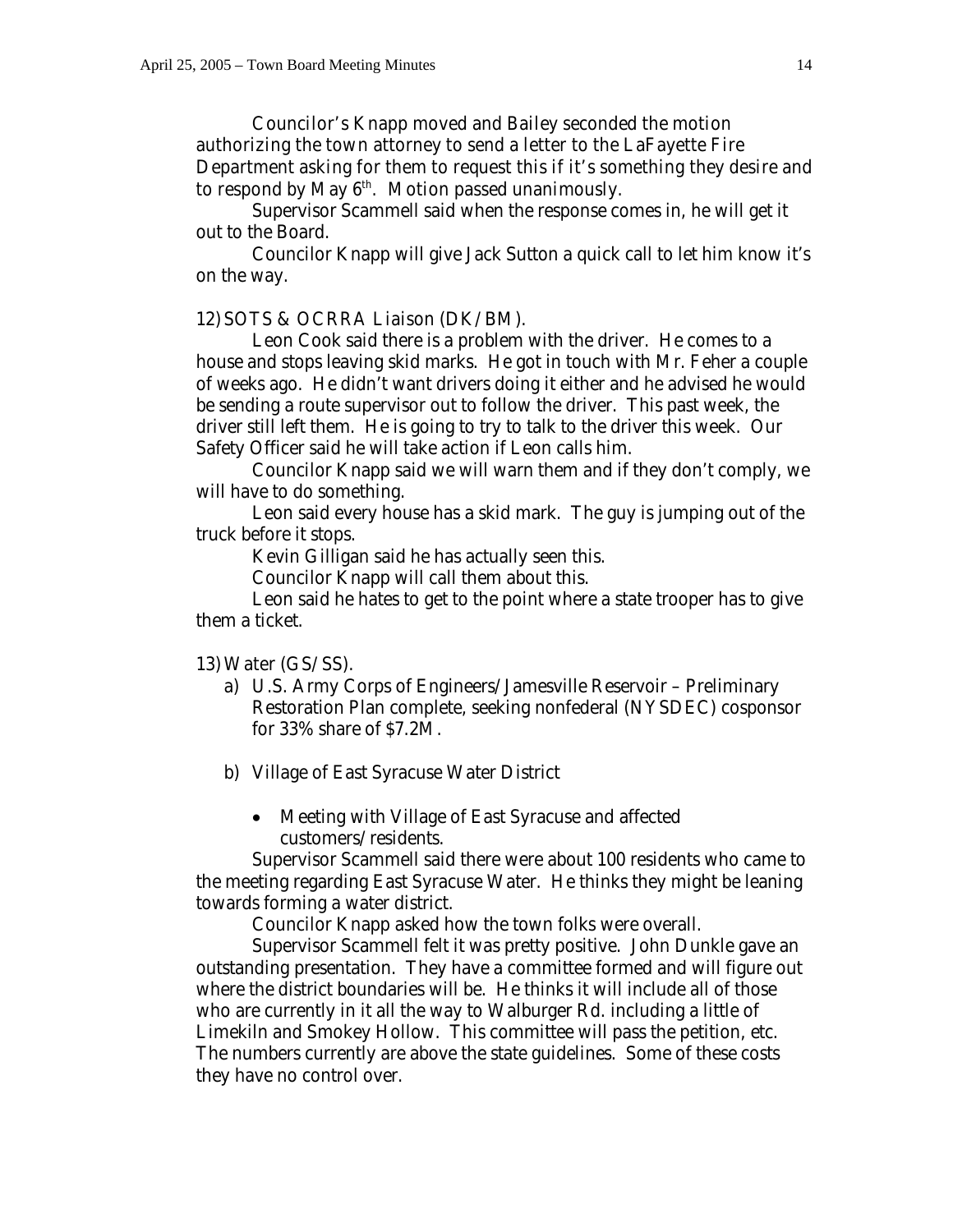Councilor Knapp asked what about the time line as far as East Syracuse servicing them. As long as we are moving forward will they keep servicing them?

 Supervisor Scammell said yes. The Health Dept. will not pressure them to shut the water off as long as the resident's are moving forward. He thought it was a productive meeting. It wasn't news people wanted to hear but they understand they don't have a ton of choices.

- c) Hamlet drainage study request submitted to NYS DOT.
	- NYS DOT notified of subsidence behind M. Amidon's property.

# 14)Zoning Review (GS).

- a) Jamesville Reservoir Preservation District/JRPA change request proposals.
	- Boundary map.
	- Lot size 3 acres.
	- Housing to include permanent basements.
	- Height & lighting within current parameters.
	- No cul-de-sacs.
	- No public access to Jamesville Reservoir.
	- Boat compliance speed & noise parameters.
	- Grant opportunities.

 Supervisor Scammell said he hasn't received a response back from the Planning Board or Environmental Advisory Board yet.

- b) Simple/small subdivision Guidelines Under Review.
	- 1. Sample legislation (KG)
	- 2. PB/ZBA/CEO/CCF input.
	- 3. TB review (JL).
	- 4. NYS Comptroller's opinion (what constitutes a subdivision?).
- c) Corridor Plan.
- d) Digitized zoning map.

# 9. LITIGATION & OTHER LEGAL MATTERS.

# A. Onondaga Nation land claim

• Oneida Land Claim – U.S. Supreme Court decision.

 Kevin Gilligan said none of the towns and villages have been sued except for the County of Onondaga and City of Syracuse. He will be sending a memo on this.

Councilor Knapp said they have assessed the Turning Stone.

 Tom Chartrand said they are having a public hearing and will announce what the assessment is.

 Kevin Gilligan said if they assess it and don't collect, they will be over assessed and if they don't assess it, what does that mean?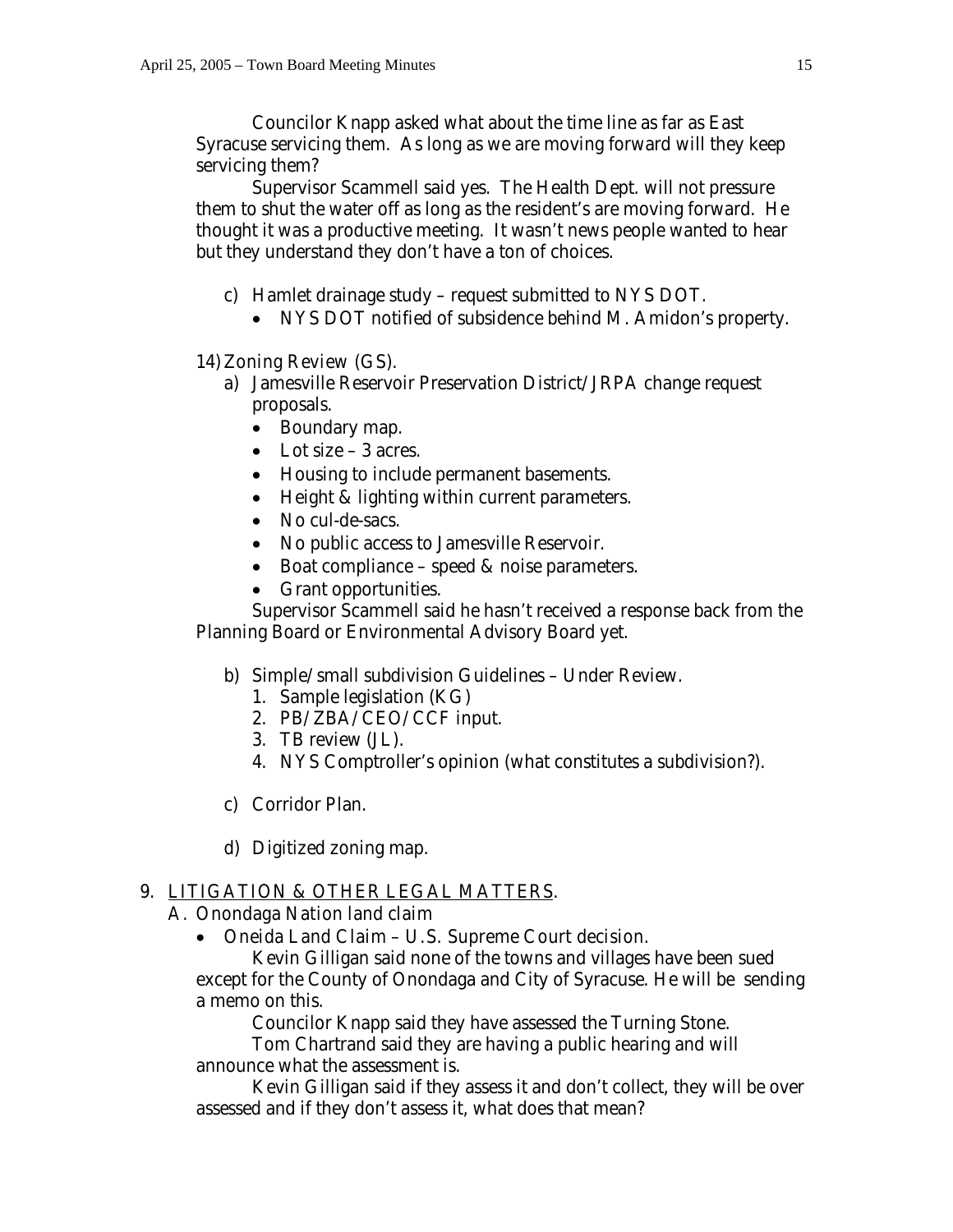Councilor Knapp said if they assess it, it could actually make their taxes go up.

# B. William May mobile home on Jamesville Reservoir.

- C. Robert Shute Route 11.
- D. Selective Insurance/Estate of Janay Le-Ann Davis.

# 9. UNFINISHED BUSINESS & ACTIVE PROJECTS.

# A. Cram Communications, WVOA-AM towers.

- Professional detuning consultant Mullaney Engineering. Kevin Gilligan said Mullaney Engineering has been retained at this point.
- B. ZBA request for mobile home inventory, including status.

# C. FOCUS 2010 - Strategic Plan survey.

 Councilor McConnell said the town meeting went well. There were about 40 people there. He has a memo stating what took place if anyone would like to look at it. He will get copies for the Board.

# D. Assessors: 2006 Town-wide property revaluation.

# E. Pictometry (HD vs. LD) – deferred until 2006 budget.

# F. SPDES, Phase II (BM, RL, JN, SB, JD).

• Time & expense log (J. Dunkle letter).

# G. Surplus equipment list for Earth Day, 2005.

- 1) Town Historian computer.
- 2) Town offices (individual & general area), highway garage and community center.

# H. LFD Medic - medical benefits?

 Councilor Knapp said he spoke with John Harper the other day and it didn't come up. He would say to take if off the agenda.

This can be removed from the agenda as no further word has been received.

# I. Varsity Girls Volleyball Team recognition for state championship (DK).

 This can be removed from the agenda. Mary Jo has sent copies of the resolution to the LaFayette School District Office and the Athletic Coordinator at the High School.

# J. Other.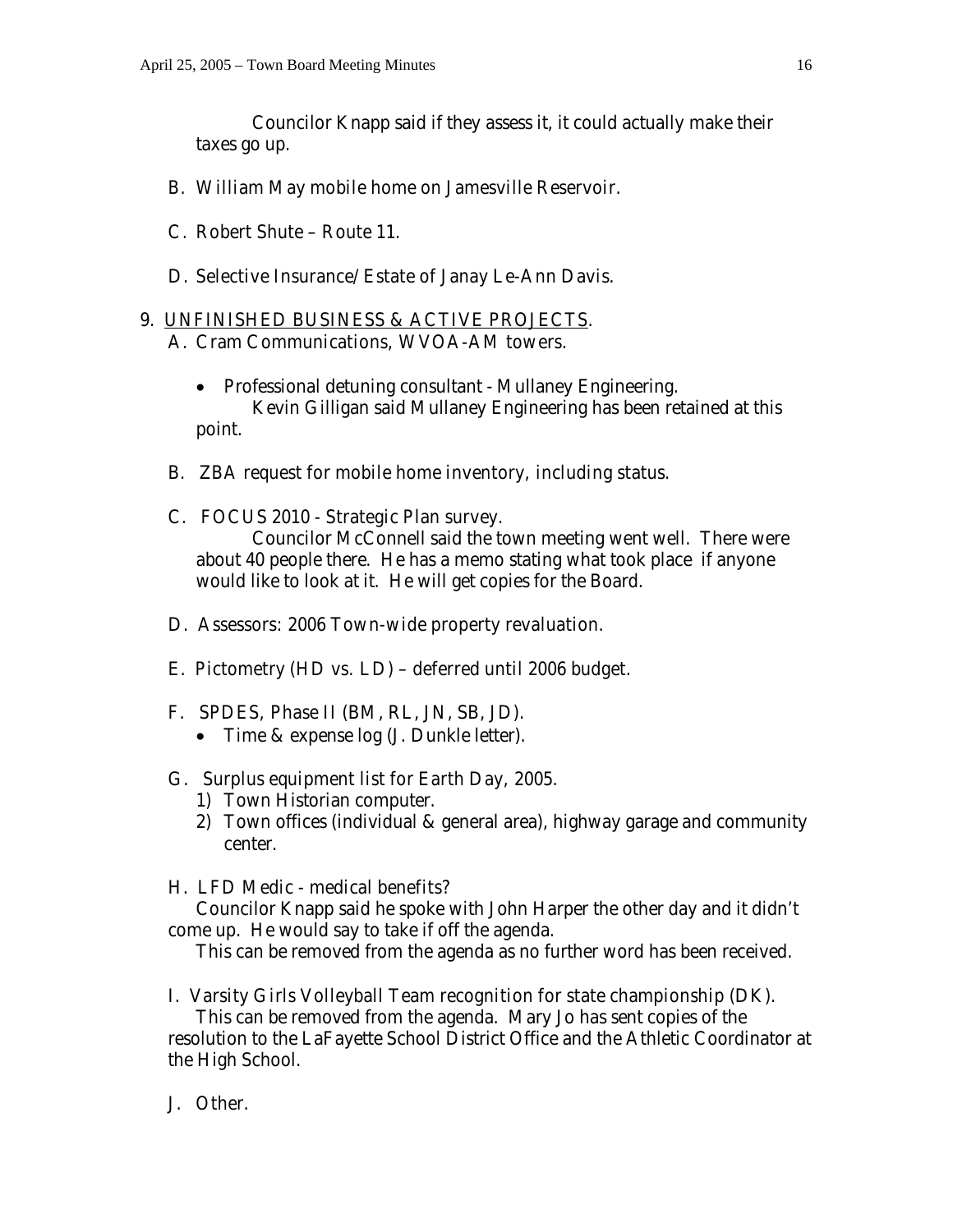Tom Chartrand said the cost for the Sheriff's Dept. Patrol is \$48.40/hour. Capt. Bronstad would appreciate a call advising if the town wants a series of dates.

 Councilor Smith believes Capt. Bronstad had a pattern of things that happened last year.

 Tom Chartrand said Capt. Bronstad advised he can reproduce this and bring it to the next meeting.

 Councilor Knapp said maybe he can make some recommendations to. Tom Chartrand said the town qualifies for about 13 days.

Councilor McConnell thinks we are approaching this as a try and see.

 Tom Chartrand said Capt. Bronstad would like as much notification as possible.

Councilor Knapp asked what is going on with Lok 'n Logs.

 Marshall Taylor said they are going to relocate the building to the other site eventually.

 Ralph Lamson doesn't believe this will necessarily happen. He said the stepdaughter has pretty much so moved on.

 Supervisor Scammell said the little building is for sale. He will talk to Jim Webb about the building.

#### 10. NEW BUSINESS A. Other.

11. There were no suggestions for improvement & positive contributions.

# 12. Councilor's McConnell moved and Knapp seconded the motion to audit and pay the following bills:

| <b>GENERAL FUND</b>               | $# 3232 - 3254$ |
|-----------------------------------|-----------------|
| <b>HIGHWAY FUND</b>               | # 3225 - 3231   |
| <b>SPECIAL DISTRICT FUND</b>      | # 3255          |
| <b>TRUST &amp; AGENCY FUND</b>    | # 3256          |
| <b>Motion passed unanimously.</b> |                 |

13. Executive session (as needed).

# 14. Councilor's Knapp moved and McConnell seconded the motion to adjourn.

Motion passed unanimously.

The Regular Town Board Meeting adjourned at 8:55 p.m.

Respectfully submitted,

Mary Jo Kelly